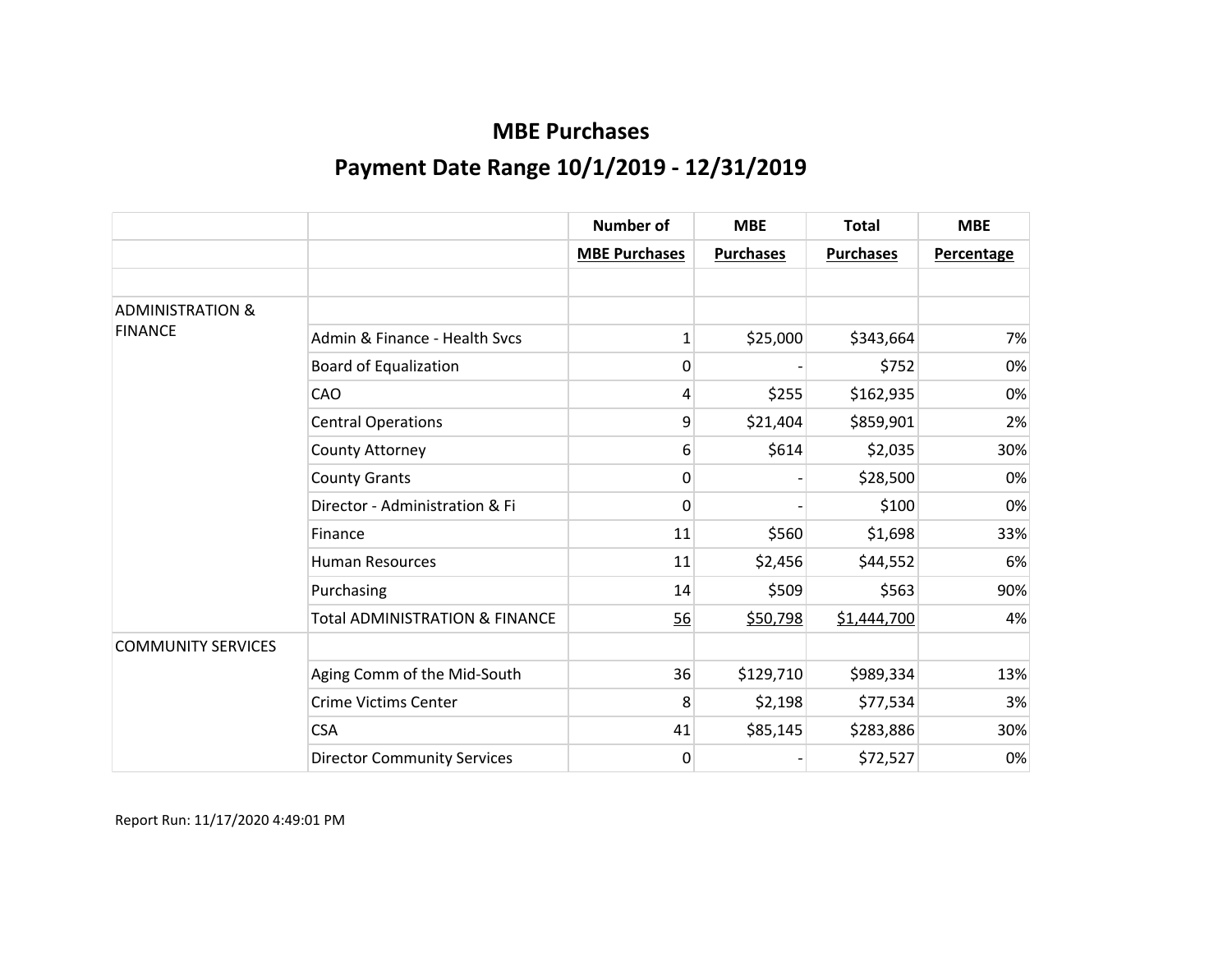| <b>COMMUNITY SERVICES</b> | <b>Pretrial Services</b>             | 1        | \$200     | \$245,011   | 0%  |
|---------------------------|--------------------------------------|----------|-----------|-------------|-----|
|                           | <b>Total COMMUNITY SERVICES</b>      | 86       | \$217,253 | \$1,668,290 | 13% |
| <b>CORRECTIONS</b>        |                                      |          |           |             |     |
|                           | <b>Correction Center Facility</b>    | 0        |           | \$35,915    | 0%  |
|                           | <b>Corrections Administration</b>    | 122      | \$60,357  | \$3,790,465 | 2%  |
|                           | <b>Total CORRECTIONS</b>             | 122      | \$60,357  | \$3,826,380 | 2%  |
| <b>EMPLOYEE BENEFITS</b>  |                                      |          |           |             |     |
|                           | Employee Health Insurance            | 0        |           | \$31,547    | 0%  |
|                           | <b>Total EMPLOYEE BENEFITS</b>       | <u>0</u> |           | \$31,547    | 0%  |
| <b>HEALTH SERVICES</b>    |                                      |          |           |             |     |
|                           | Admin & Finance - Health Svcs        | 36       | \$5,928   | \$43,672    | 14% |
|                           | <b>Community Health</b>              | 96       | \$15,483  | \$299,202   | 5%  |
|                           | <b>Environmental Health Services</b> | 67       | \$8,027   | \$52,590    | 15% |
|                           | <b>Forensic Services</b>             | 7        | \$2,100   | \$685,815   | 0%  |
|                           | Health Planning & Promotion          | 15       | \$11,765  | \$25,485    | 46% |
|                           | <b>Inmate Medical Care</b>           | 7        | \$4,480   | \$3,362,120 | 0%  |
|                           | <b>Public Health Safety</b>          | 25       | \$3,126   | \$277,798   | 1%  |
|                           | Ryan White                           | 24       | \$8,541   | \$1,230,249 | 1%  |
|                           | <b>Total HEALTH SERVICES</b>         | 277      | \$59,451  | \$5,976,931 | 1%  |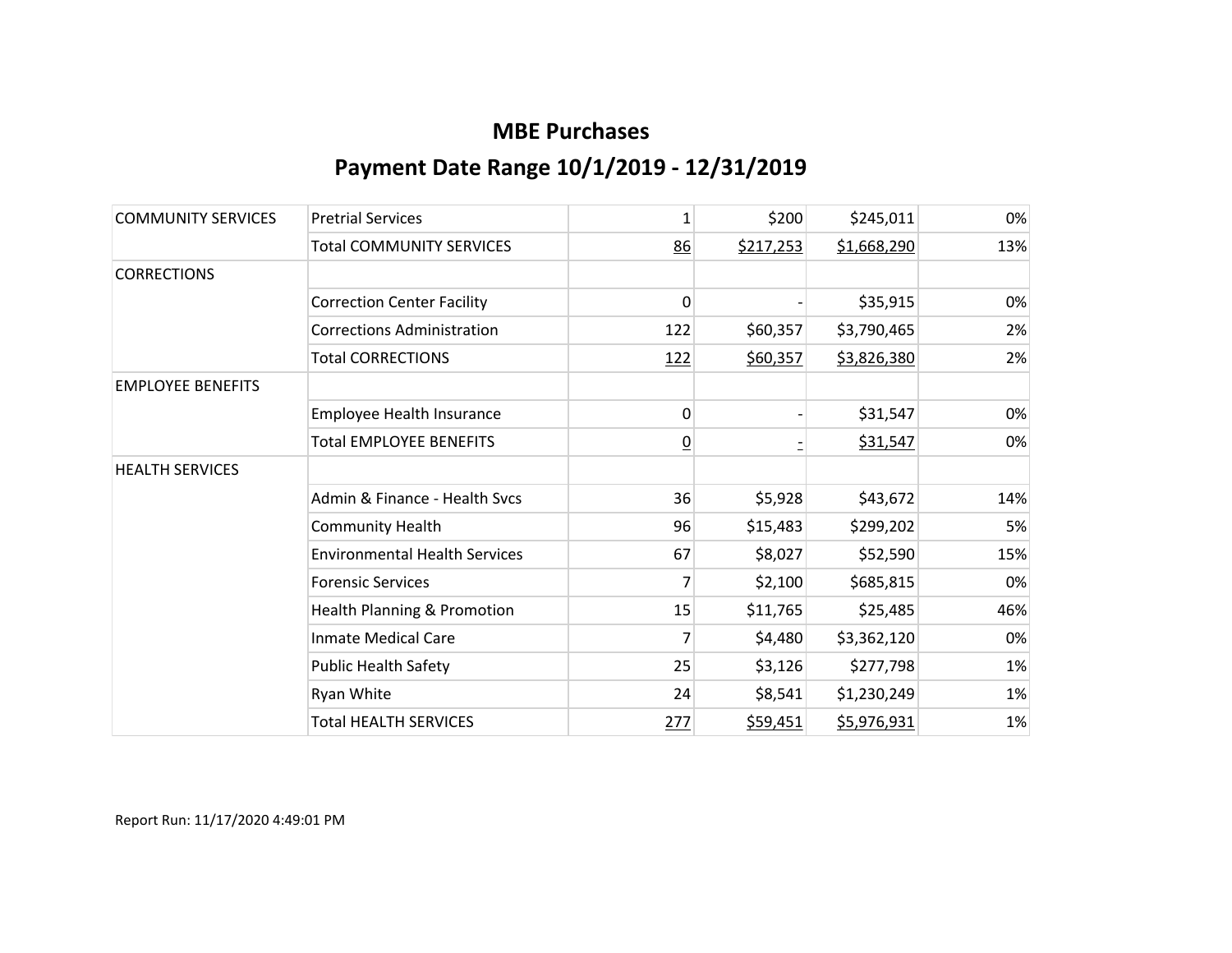| <b>INFORMATION</b>        |                                                       |           |           |           |     |
|---------------------------|-------------------------------------------------------|-----------|-----------|-----------|-----|
| <b>TECHNOLOGY SERVICE</b> | <b>IT Internal Services</b>                           | 26        | \$74,043  | \$121,258 | 61% |
|                           | IT Operations                                         | 23        | \$86,400  | \$398,344 | 22% |
|                           | <b>Total INFORMATION TECHNOLOGY</b><br><b>SERVICE</b> | <u>49</u> | \$160,443 | \$519,602 | 31% |
| <b>JAIL DIVISION</b>      |                                                       |           |           |           |     |
|                           | Jail Administration                                   | 22        | \$12,124  | \$72,676  | 17% |
|                           | Jail Programs                                         | 35        | \$18,837  | \$566,359 | 3%  |
|                           | Jail Security                                         | 47        | \$57,972  | \$310,228 | 19% |
|                           | <b>Total JAIL DIVISION</b>                            | 104       | \$88,932  | \$949,262 | 9%  |
| <b>JUDICIAL</b>           |                                                       |           |           |           |     |
|                           | <b>Attorney General</b>                               | 0         |           | \$31,604  | 0%  |
|                           | <b>Chancery Court</b>                                 | 0         |           | \$63,410  | 0%  |
|                           | <b>Circuit Court</b>                                  | 23        | \$1,232   | \$71,655  | 2%  |
|                           | <b>Criminal Court</b>                                 | 38        | \$7,790   | \$28,454  | 27% |
|                           | <b>General Sessions Court</b>                         | 29        | \$8,487   | \$425,734 | 2%  |
|                           | <b>Jury Commission</b>                                | 3         | \$607     | \$24,899  | 2%  |
|                           | Juvenile Court Clerk                                  | 5         | \$1,317   | \$12,803  | 10% |
|                           | Juvenile Court Judge                                  | 44        | \$6,378   | \$140,693 | 5%  |
|                           | <b>Probate Court</b>                                  | 3         | \$278     | \$1,153   | 24% |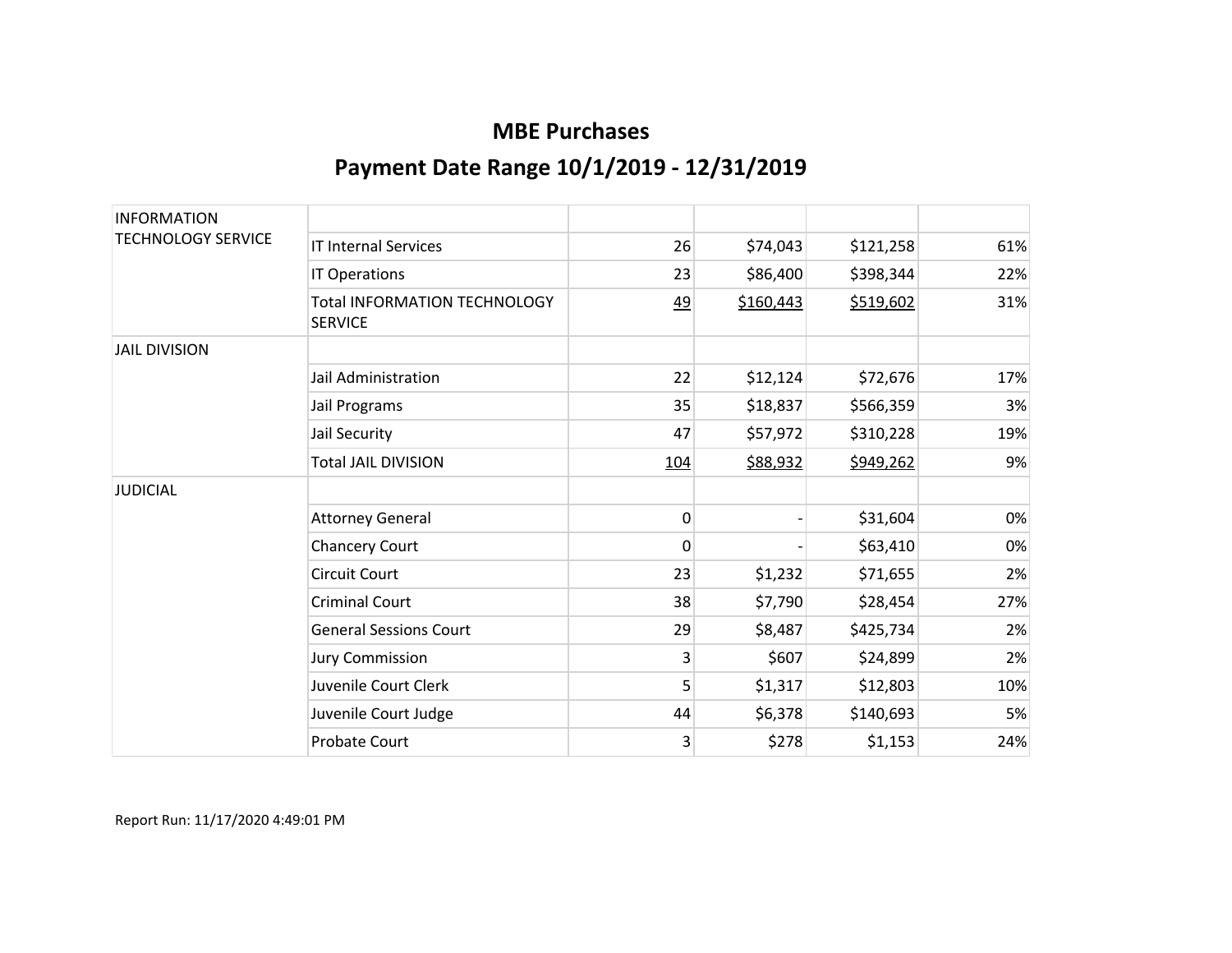| <b>JUDICIAL</b>                                 | <b>Public Defender</b>                                | 57              | \$2,630  | \$19,116    | 14% |
|-------------------------------------------------|-------------------------------------------------------|-----------------|----------|-------------|-----|
|                                                 | <b>Total JUDICIAL</b>                                 | 202             | \$28,719 | \$819,521   | 4%  |
| LAW ENFORCEMENT                                 |                                                       |                 |          |             |     |
|                                                 | <b>Chief Deputy</b>                                   | 1               | \$308    | \$3,282     | 9%  |
|                                                 | Courts                                                | 1               | \$219    | \$631,680   | 0%  |
|                                                 | <b>Detectives</b>                                     | 0               |          | \$16,566    | 0%  |
|                                                 | Fugitive                                              | $\mathbf{1}$    | \$261    | \$19,294    | 1%  |
|                                                 | <b>Special Operations</b>                             | $\mathbf{1}$    | \$461    | \$620,609   | 0%  |
|                                                 | <b>Training</b>                                       | 6               | \$5,470  | \$14,707    | 37% |
|                                                 | Uniform Patrol                                        | $\overline{2}$  | \$244    | \$55,648    | 0%  |
|                                                 | <b>Total LAW ENFORCEMENT</b>                          | 12              | \$6,961  | \$1,361,785 | 1%  |
| <b>MISCELLANEOUS</b><br><b>INTERNAL SERVICE</b> |                                                       |                 |          |             |     |
|                                                 | Admin & Finance - Health Svcs                         | 0               |          | \$2,497     | 0%  |
|                                                 | <b>Total MISCELLANEOUS INTERNAL</b><br><b>SERVICE</b> | $\underline{0}$ |          | \$2,497     | 0%  |
| OTHER ELECTED OFFICIALS                         |                                                       |                 |          |             |     |
|                                                 | Assessor                                              | 32              | \$8,423  | \$484,143   | 2%  |
|                                                 | County Clerk                                          | 16              | \$11,203 | \$52,546    | 21% |
|                                                 | <b>Election Commission</b>                            | 12              | \$21,874 | \$80,523    | 27% |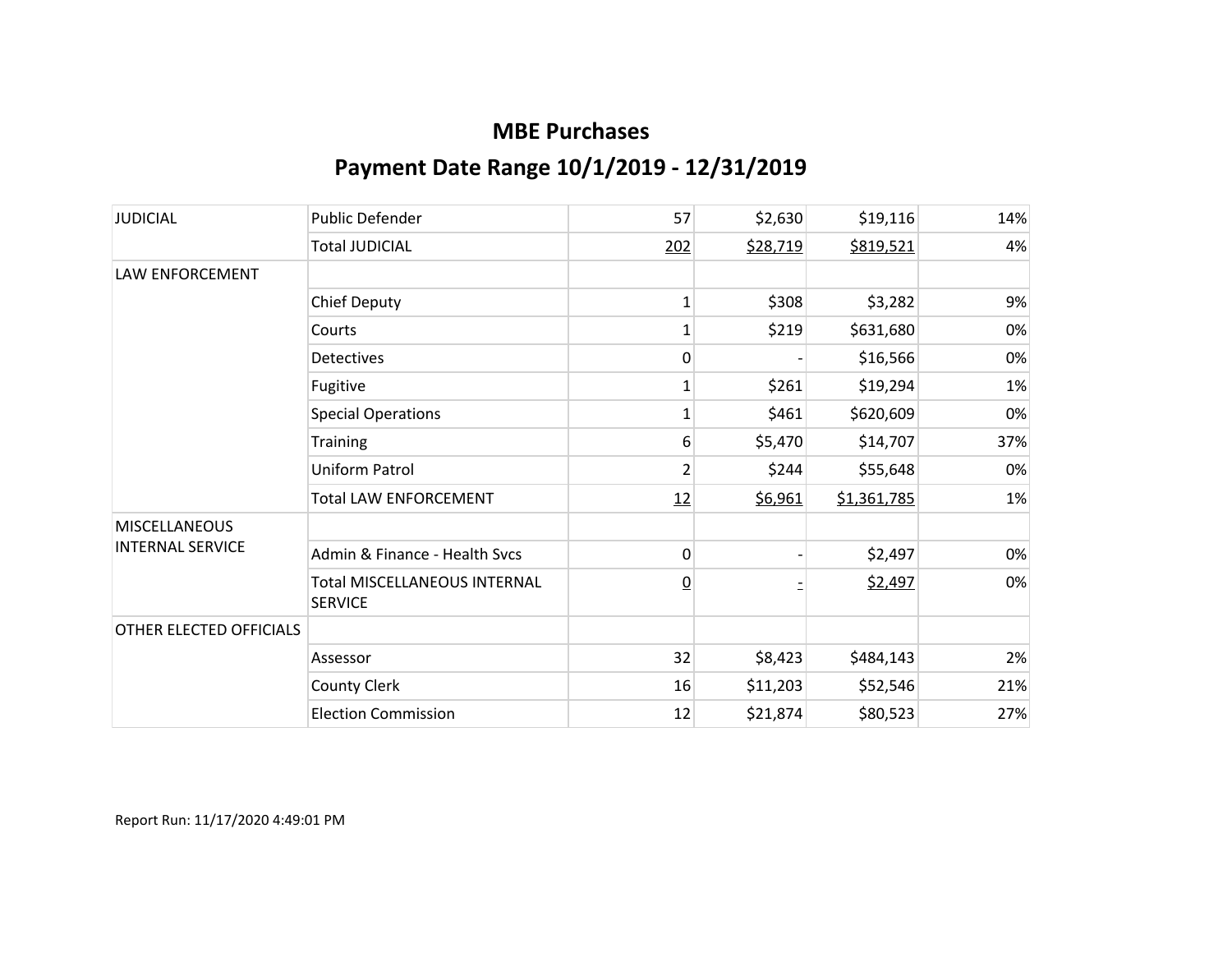| OTHER ELECTED OFFICIALS | <b>Equal Opportunity Compliance</b>  | 7              | \$8,640     | \$12,382    | 70% |
|-------------------------|--------------------------------------|----------------|-------------|-------------|-----|
|                         | Legislative Operations               | 12             | \$1,081     | \$131,711   | 1%  |
|                         | Register                             | 4              | \$817       | \$63,414    | 1%  |
|                         | Trustee                              | 12             | \$1,501     | \$100,686   | 1%  |
|                         | <b>Total OTHER ELECTED OFFICIALS</b> | 95             | \$53,538    | \$925,406   | 6%  |
| <b>Other Offices</b>    |                                      |                |             |             |     |
|                         | Director & Staff-Public Works        | 1              | \$31,160    |             | 0%  |
|                         | Jail Administration                  | 1              | \$47,670    | \$661,355   | 7%  |
|                         | Jail Programs                        | 0              |             | \$1,087,775 | 0%  |
|                         | Juvenile Court Judge                 | 2              | \$59,066    | \$541,556   | 11% |
|                         | Roads & Bridges                      | $\overline{2}$ | \$72,401    | \$822,418   | 9%  |
|                         | <b>Support Services</b>              | 20             | \$3,818,223 | \$5,445,072 | 70% |
|                         | <b>Total Other Offices</b>           | 26             | \$4,028,520 | \$8,558,177 | 47% |
| <b>PLANNING &amp;</b>   |                                      |                |             |             |     |
| <b>DEVELOPMENT</b>      | Admin & Finance - Health Svcs        | 6              | \$391       | \$1,313     | 30% |
|                         | <b>Codes Enforcement</b>             | 19             | \$26,034    | \$389,973   | 7%  |
|                         | Director - Planning & Developm       | 5              | \$22,616    | \$25,015    | 90% |
|                         | Housing                              | 5              | \$9,006     | \$326,588   | 3%  |
|                         | <b>Regional Services</b>             | 3              | \$184       | \$35,940    | 1%  |
|                         | <b>Resilience Department</b>         | 0              |             | \$1,008,535 | 0%  |